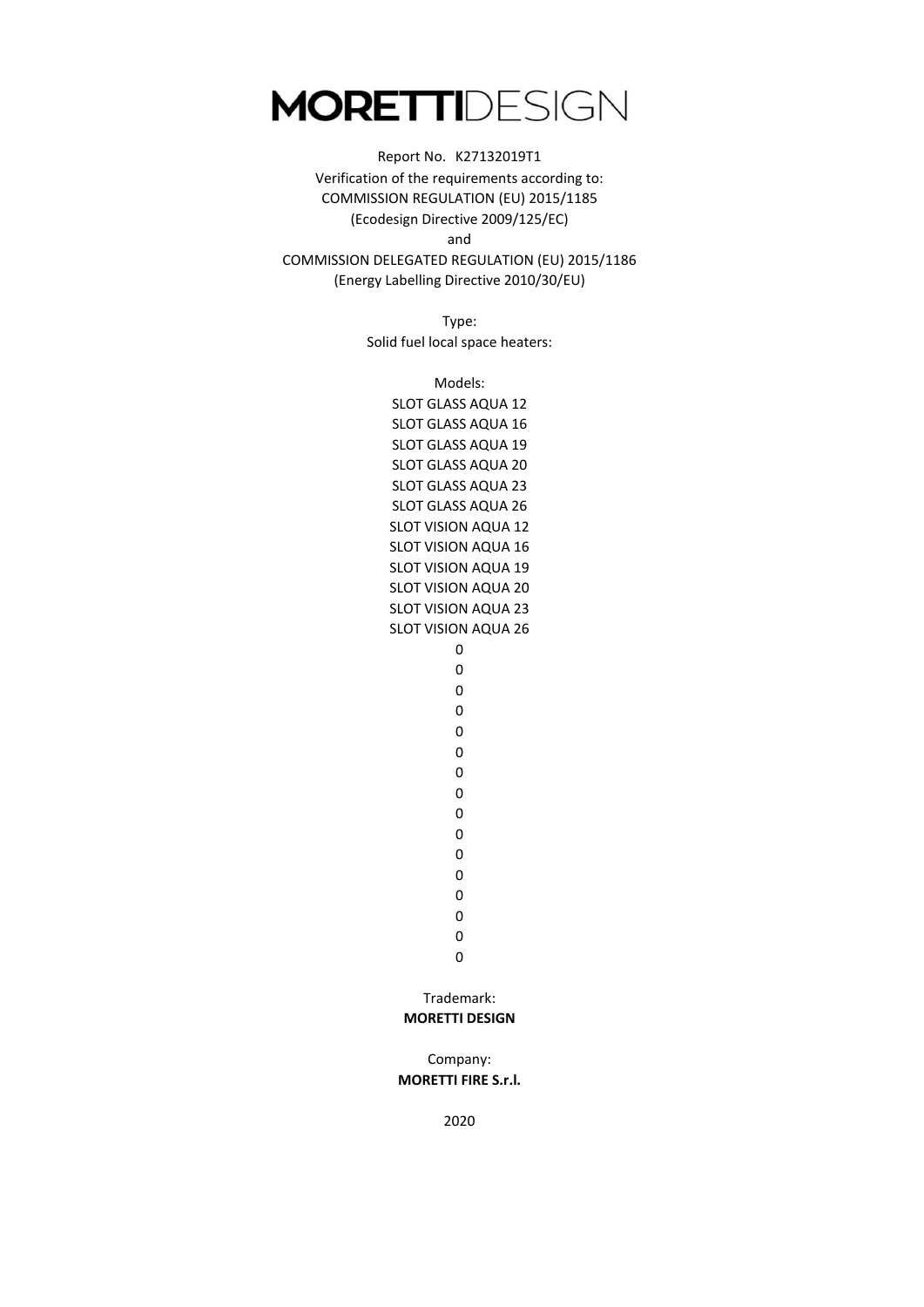and the Commission Delegated Regulation (EU) 2015/1186 – Energy Labelling Test Report according the Commission Regulation (EU) 2015/1185 – Ecodesign

|                                                                                               |                                 |    | MORETTI FIRE S.r.l.                                              |  |          |
|-----------------------------------------------------------------------------------------------|---------------------------------|----|------------------------------------------------------------------|--|----------|
| Appliance manufacturer / contractor                                                           |                                 |    | Contrada Tesino, 50                                              |  |          |
|                                                                                               | 63065 Ripatransone (AP) - Italy |    |                                                                  |  |          |
| Trademark:                                                                                    |                                 |    | MORETTI DESIGN                                                   |  |          |
| Models:                                                                                       |                                 |    |                                                                  |  |          |
| SLOT GLASS AQUA 12                                                                            |                                 |    |                                                                  |  |          |
| SLOT GLASS AQUA 16                                                                            |                                 |    |                                                                  |  |          |
| SLOT GLASS AQUA 19                                                                            |                                 |    |                                                                  |  |          |
| SLOT GLASS AQUA 20                                                                            |                                 |    |                                                                  |  |          |
| SLOT GLASS AQUA 23                                                                            |                                 |    |                                                                  |  |          |
| SLOT GLASS AQUA 26                                                                            |                                 |    |                                                                  |  |          |
| SLOT VISION AQUA 12                                                                           |                                 |    |                                                                  |  |          |
| SLOT VISION AQUA 16                                                                           |                                 |    |                                                                  |  |          |
| SLOT VISION AQUA 19                                                                           |                                 |    |                                                                  |  |          |
| SLOT VISION AQUA 20                                                                           |                                 |    |                                                                  |  |          |
|                                                                                               |                                 |    |                                                                  |  |          |
|                                                                                               |                                 |    |                                                                  |  |          |
|                                                                                               |                                 |    |                                                                  |  |          |
|                                                                                               |                                 |    |                                                                  |  |          |
|                                                                                               |                                 |    |                                                                  |  |          |
|                                                                                               |                                 |    |                                                                  |  |          |
|                                                                                               |                                 |    |                                                                  |  |          |
|                                                                                               |                                 |    |                                                                  |  |          |
|                                                                                               |                                 |    |                                                                  |  |          |
|                                                                                               |                                 |    |                                                                  |  |          |
| Type of construction:                                                                         |                                 |    | Pellet stoves in acc. with EN 14785:2006                         |  |          |
| Fuel:                                                                                         |                                 |    | Compressed wood pellets class A1 acc. to                         |  |          |
|                                                                                               |                                 |    | EN17225-2, Ø 6 mm, Lmax 30 mm                                    |  |          |
| Nominal heat output (Pnom)                                                                    | 24,2                            | kW | Direct:                                                          |  | 19 kW    |
|                                                                                               |                                 |    | Indirect                                                         |  | $5,2$ kW |
| Minimum heat output (Pmin)                                                                    | 6,2                             | kW | Direct:                                                          |  | $1,7$ kW |
|                                                                                               |                                 |    | Indirect                                                         |  | 4,5 kW   |
| Reference type test report:                                                                   |                                 |    |                                                                  |  |          |
| Test basis: Regulations no. 2015/1185 and no. 2015/1186. This examination has been carried    |                                 |    |                                                                  |  |          |
| out in a test laboratory equipped in accordance with the EN 14785:2006. The test results were |                                 |    |                                                                  |  |          |
| reviewed by the impartial test centre of TÜV Rheinland Energy GmbH.                           |                                 |    |                                                                  |  |          |
| Test results: the requirements of the implementing Directives 2009/125/EC and 2010/30/EU      |                                 |    |                                                                  |  |          |
| Seasonal space heating energy                                                                 |                                 |    |                                                                  |  |          |
| Energy efficiency class                                                                       |                                 |    |                                                                  |  |          |
|                                                                                               |                                 |    | MORETTI FIRE S.r.l.                                              |  |          |
| Ripatransone                                                                                  |                                 |    | Contrada Tesino, 50                                              |  |          |
| Assessor:                                                                                     |                                 |    | 63065 Ripatransone (AP) - Italy<br>Report released after review: |  |          |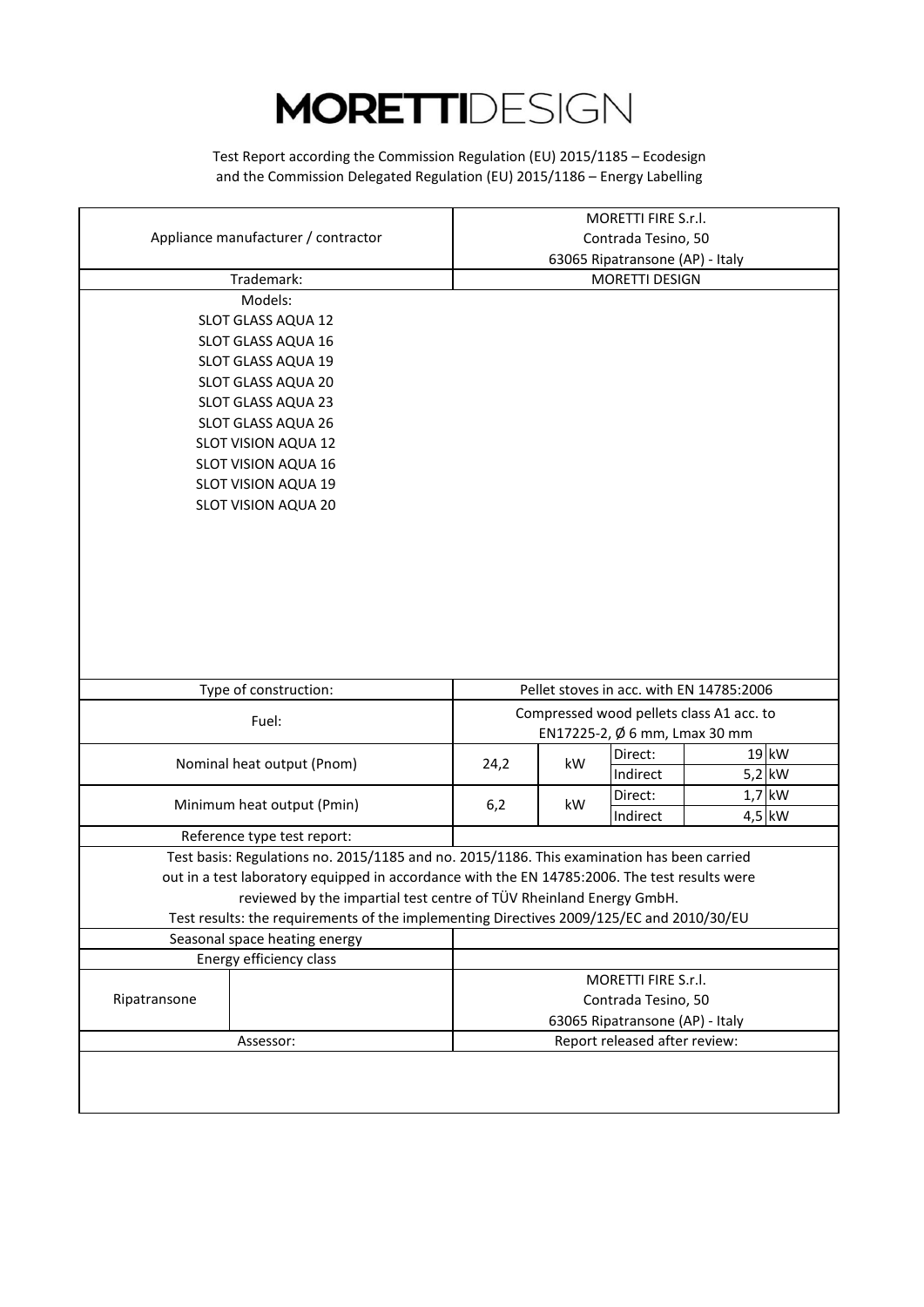#### 1 Task

| The Test Centre for Energy Appliances was instructed to execute the measurements and calculations  |                                                          |                                        |                                          |  |
|----------------------------------------------------------------------------------------------------|----------------------------------------------------------|----------------------------------------|------------------------------------------|--|
| on the appliance<br>SLOT GLASS AQUA 20                                                             |                                                          | according to the Commission Regulation |                                          |  |
| (EU) 2015/1185 and the Commission Delegated Regulation (EU) 2015/1186.                             |                                                          |                                        |                                          |  |
| The tests were carried out in the laboratory of:                                                   |                                                          |                                        |                                          |  |
| TÜV Rheinland Energy GmbH / CMC Centro Misure Compatibilità S.r.l. in Thiene (Italy).              |                                                          |                                        |                                          |  |
| Test details on the reference initial type testing report                                          |                                                          | K30632021Z1                            | (EN 14785:2006)                          |  |
|                                                                                                    | 2 Description of the appliances                          |                                        |                                          |  |
| Residential room sealed heating appliances fired by wood pellets without water heat exchanger      |                                                          |                                        |                                          |  |
| for domestic central heating system. The flue discharge for pellet operation is fan assisted.      |                                                          |                                        |                                          |  |
| The stoves are equipped with an automatic ignition. All the models share the same basic            |                                                          |                                        |                                          |  |
| construction of the tested one (the stove                                                          | SLOT GLASS AQUA 20                                       |                                        | ) regarding the combustion               |  |
| air inlet, the dimensions and the shape of combustion chamber andthe flueways. The only difference |                                                          |                                        |                                          |  |
|                                                                                                    | between each model is related to the external claddings. |                                        |                                          |  |
| The stove SLOT GLASS AQUA 20                                                                       |                                                          |                                        | has been chosen from the manufacturer as |  |
| representative model of the family and it may be operated with convenction air fan on/off          |                                                          |                                        |                                          |  |
| See the reference testing report<br>for further details.<br>K30632021Z1                            |                                                          |                                        |                                          |  |
|                                                                                                    |                                                          |                                        |                                          |  |

#### Control features

Room temperature control

| Single stage heat output, no room temperature control<br><b>No</b> |           |  |
|--------------------------------------------------------------------|-----------|--|
| Two or more manual stages, no temperature control                  | <b>No</b> |  |
| With mechanic thermostat room temperature control                  | <b>No</b> |  |
| With electronic room temperature control                           | <b>No</b> |  |
| With electronic room temperature control plus day timer            | <b>No</b> |  |
| With electronic room temperature control plus week timer           | Yes       |  |

#### Controls for indoor heating comfort

| Room temperature control with presence detection    | <b>No</b> |
|-----------------------------------------------------|-----------|
| Room temperature control with open window detection | 'No       |
| With distance control option                        | Yes       |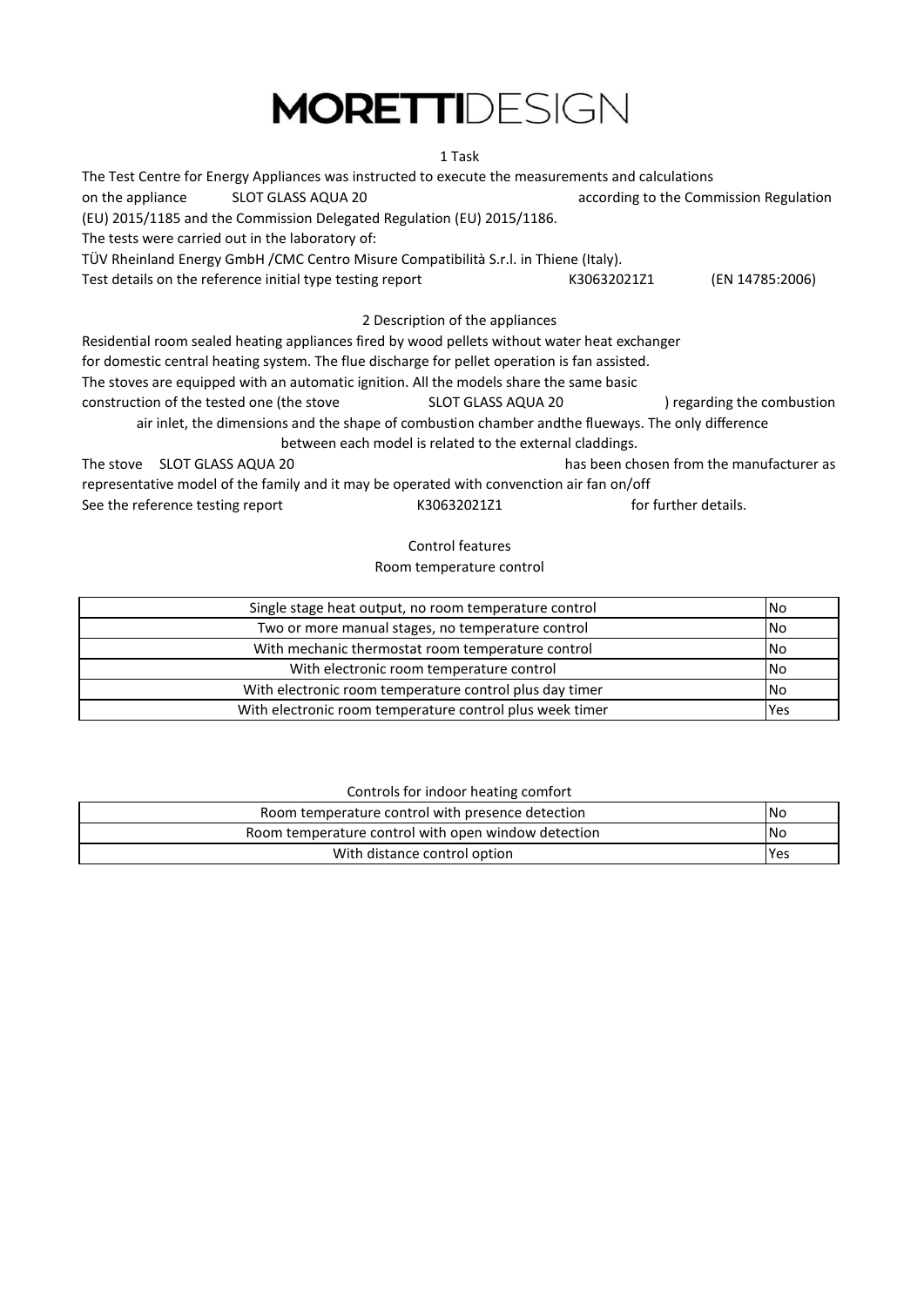#### 3 Test data

| Working<br>conditions | Description                                        | Parameter            | Result | Unit              |
|-----------------------|----------------------------------------------------|----------------------|--------|-------------------|
|                       | Useful efficiency at nominal heat output           | nth, nom             | 92,70  | %                 |
| Nominal heat output   | Nominal heat output                                | Pnom                 | 24,2   | kW                |
|                       | Electric power requirement at nominal heat output* | elmax                | 88     | W                 |
|                       | Particulate matter emissions**                     | <b>PM</b>            | Ω      |                   |
|                       | Organic gaseous compounds emissions**              | <b>OGC</b>           |        | mg/m <sup>3</sup> |
|                       | Carbon monoxide emissions**                        | <b>CO</b>            | 195    |                   |
|                       | Nitrogen oxides emissions**                        | <b>Nox</b>           | 149    |                   |
|                       | Useful efficiency at minimum heat output           | n <sub>th, min</sub> | 97,30  | %                 |
|                       | Minimum heat output                                | Pmin                 | 6,2    | kW                |
|                       | Electric power requirement at minimum heat output* | elmin                | 24     | W                 |
|                       | Particulate matter emissions**                     | <b>PM</b>            | 25     |                   |
|                       | Organic gaseous compounds emissions**              | <b>OGC</b>           |        | mg/m <sup>3</sup> |
| Minimumheat output    | Carbon monoxide emissions**                        | <b>CO</b>            | 177    |                   |
|                       | Nitrogen oxides emissions**                        | <b>Nox</b>           | 132    |                   |
| Stanby                | Standby mode power consumption                     | elsb                 | 3,5    | W                 |

\* average values, measured according to EN15456:2008.

The electrical power data in operation are obtained:

- for the nominal heat output, with the convenction air fan on;

- for part load heat output with the convenction air fan off;

\*\* values standardised to a dry flue gas basis at 13 % oxygen and conditions at 273 K and 1013 mbar.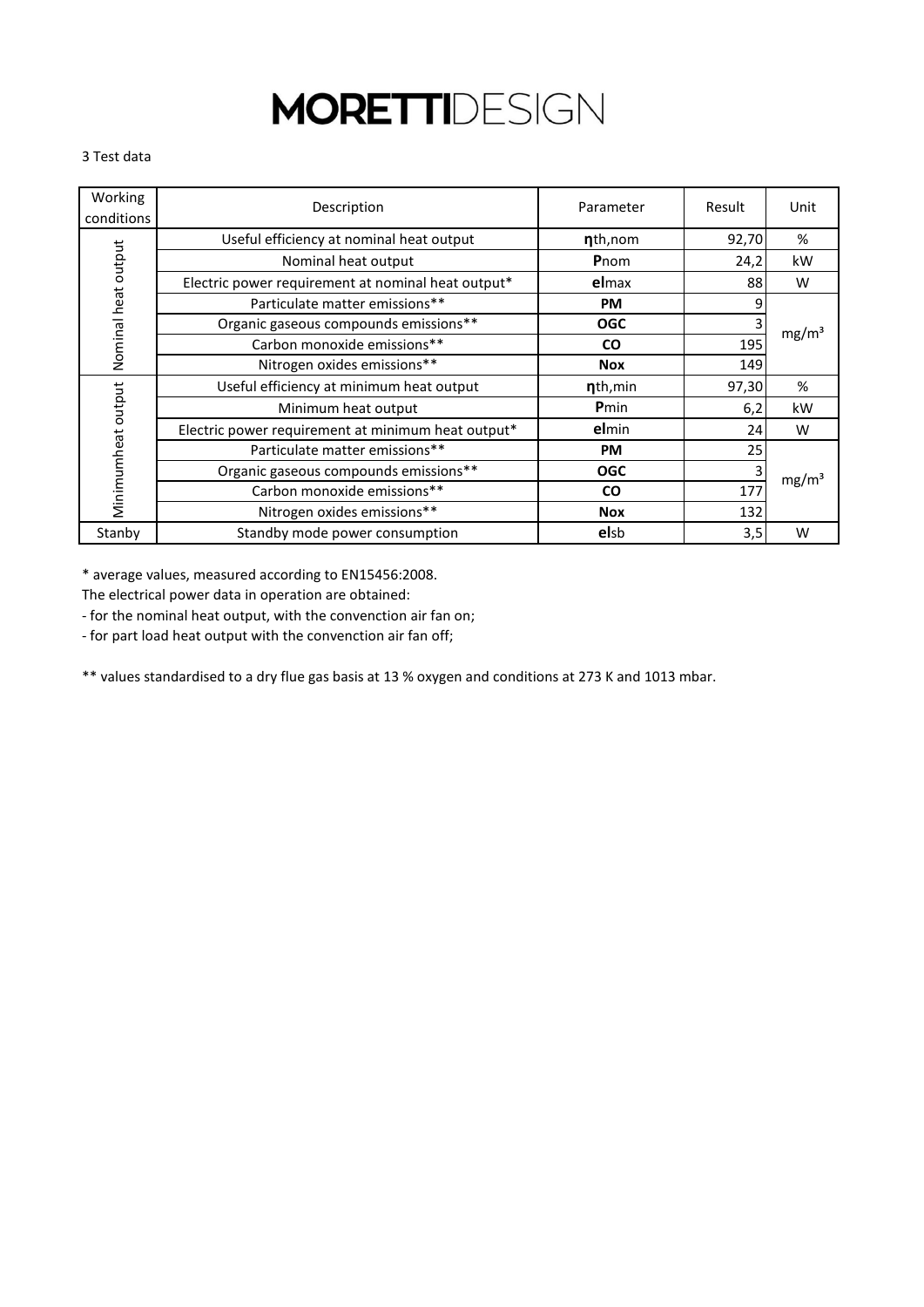#### 4 Test results

| Seasonal space heating energy efficiency in active mode                                                       |                                          |      | 90,27% | % |
|---------------------------------------------------------------------------------------------------------------|------------------------------------------|------|--------|---|
| Contributions of controls of indoor heating comfort (mutually<br>exclusive temperature controls)              |                                          |      | 7%     | % |
| Contributions of controls of indoor heating comfort                                                           |                                          | F(3) | 1%     | % |
| Negative contribution to the seasonal space heating energy<br>efficiency by auxiliary electricity consumption |                                          | F(4) | 0%     | % |
| Negative contribution to the energy efficiency index by energy<br>consumption of a permanent pilot flame      |                                          | F(5) | 0%     | % |
| Biomass label factor                                                                                          |                                          |      | 1,45   |   |
|                                                                                                               | Seasonal space heating energy efficiency | ηs   | 90,27% | % |
| Up to 1/1/2022                                                                                                | Energy efficiency index                  | EEI  | 131,99 |   |
| Energy efficiency class                                                                                       |                                          |      | $A++$  |   |
| Seasonal space heating energy efficiency                                                                      |                                          | ηs   | 82%    | % |
| From 1/1/2022                                                                                                 | Energy efficiency index                  | EEI  | 123,99 |   |
|                                                                                                               | Energy efficiency class                  |      | A+     |   |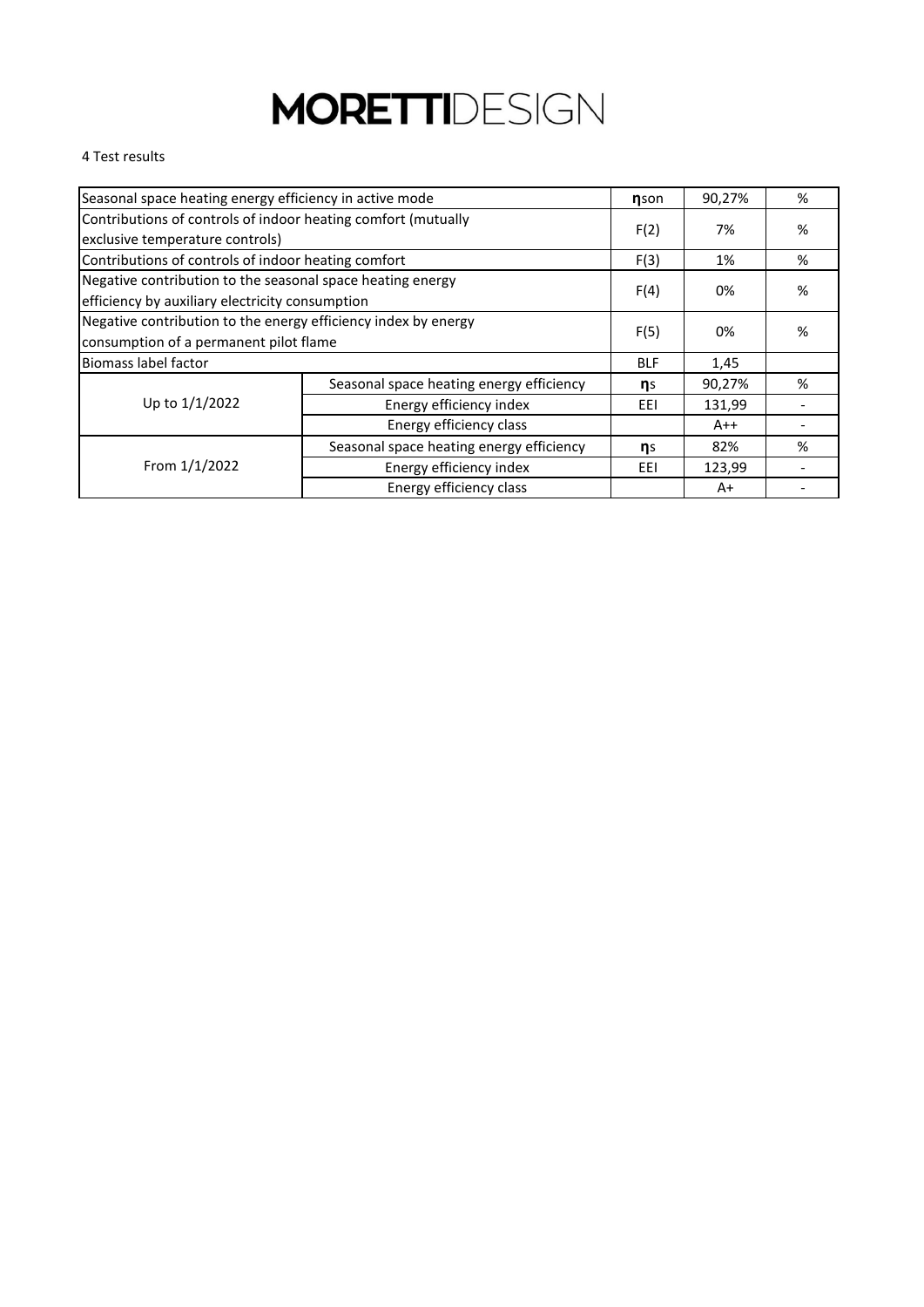5 Evaluation of the Energy Labelling Requirements

| Energy efficiency class | Energy efficiency index (EEI) |
|-------------------------|-------------------------------|
| $A++$                   | $E E I \ge 130$               |
| $A+$                    | $107 \leq EEI < 130$          |
| A                       | $88 \leq EEI < 107$           |
| B                       | $82 \leq EEI < 88$            |
|                         | $77 \leq E E1 < 82$           |
| D                       | $72 \leq EEI < 77$            |
| Energy efficiency class | $62 \leq EEI < 72$            |
|                         | $42 \leq EEI < 62$            |
| G                       | E E I < 42                    |

According to the Directive 2010/30/EU, the local space heater shall be marked as following:

| Appliances                | Energy efficiency class |
|---------------------------|-------------------------|
| SLOT GLASS AQUA 12        |                         |
| SLOT GLASS AQUA 16        |                         |
| SLOT GLASS AQUA 19        |                         |
| SLOT GLASS AQUA 20        |                         |
| SLOT GLASS AQUA 23        |                         |
| SLOT GLASS AQUA 26        |                         |
| SLOT VISION AQUA 12       | $A++$                   |
| SLOT VISION AQUA 16       |                         |
| SLOT VISION AQUA 19       |                         |
| SLOT VISION AQUA 20       |                         |
|                           |                         |
|                           |                         |
|                           |                         |
|                           | From 1/1/2022           |
|                           |                         |
|                           |                         |
|                           |                         |
|                           |                         |
|                           |                         |
|                           |                         |
|                           | $A+$                    |
|                           |                         |
|                           |                         |
|                           |                         |
|                           |                         |
|                           |                         |
| Trademark: MORETTI DESIGN |                         |

,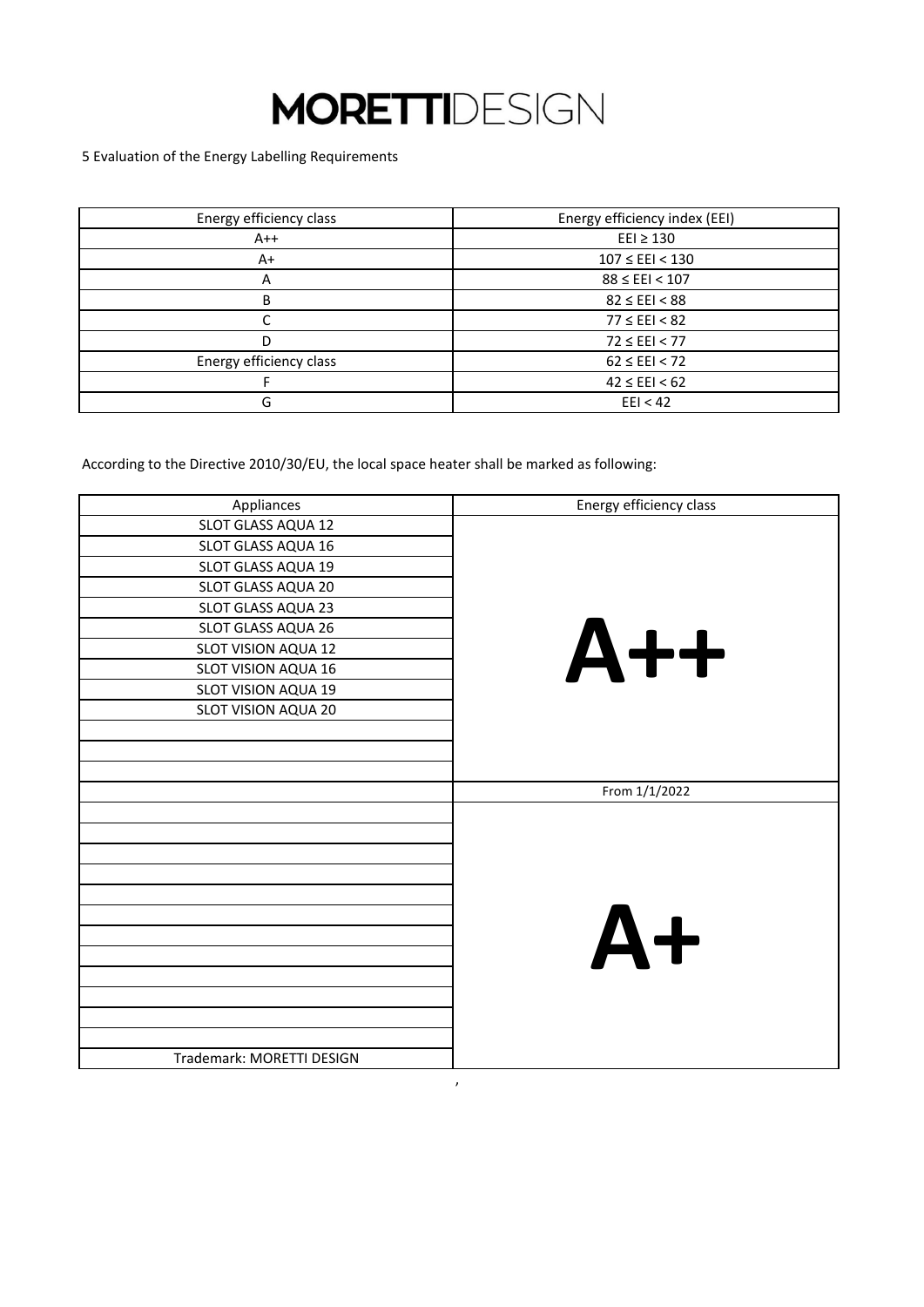6 Statement of test results

The local space heaters with models: SLOT GLASS AQUA 23 SLOT GLASS AQUA 26 SLOT VISION AQUA 12 SLOT VISION AQUA 16 SLOT VISION AQUA 19 SLOT VISION AQUA 20 SLOT GLASS AQUA 12 SLOT GLASS AQUA 16 SLOT GLASS AQUA 19 SLOT GLASS AQUA 20

> MORETTI FIRE S.r.l. fulfil and correspond to the requirements of the Commission Regulation (EU) 2015/1185 with regard to ecodesign requirements for local space heaters and achieved a seasonal space heating energy efficiency of: Ecodesign (Directive 2009/125/EC) and Energy Labelling (Directive 2010/30/EU) prescriptions that corresponds to the energy efficiency class: in accordance with Annex II Energy Efficiency Classes table 1 of the Commission Delegated Regulation (EU) 2015/1186 The evaluation of the results of this report with respect of conformity with the related commission regulations (2015/1185 and 2015/1186) is only a part of the conformity assessment to fulfil the of the company: **90,3% A++** From 1/1/2022 From 1/1/2022 **82,3% A+**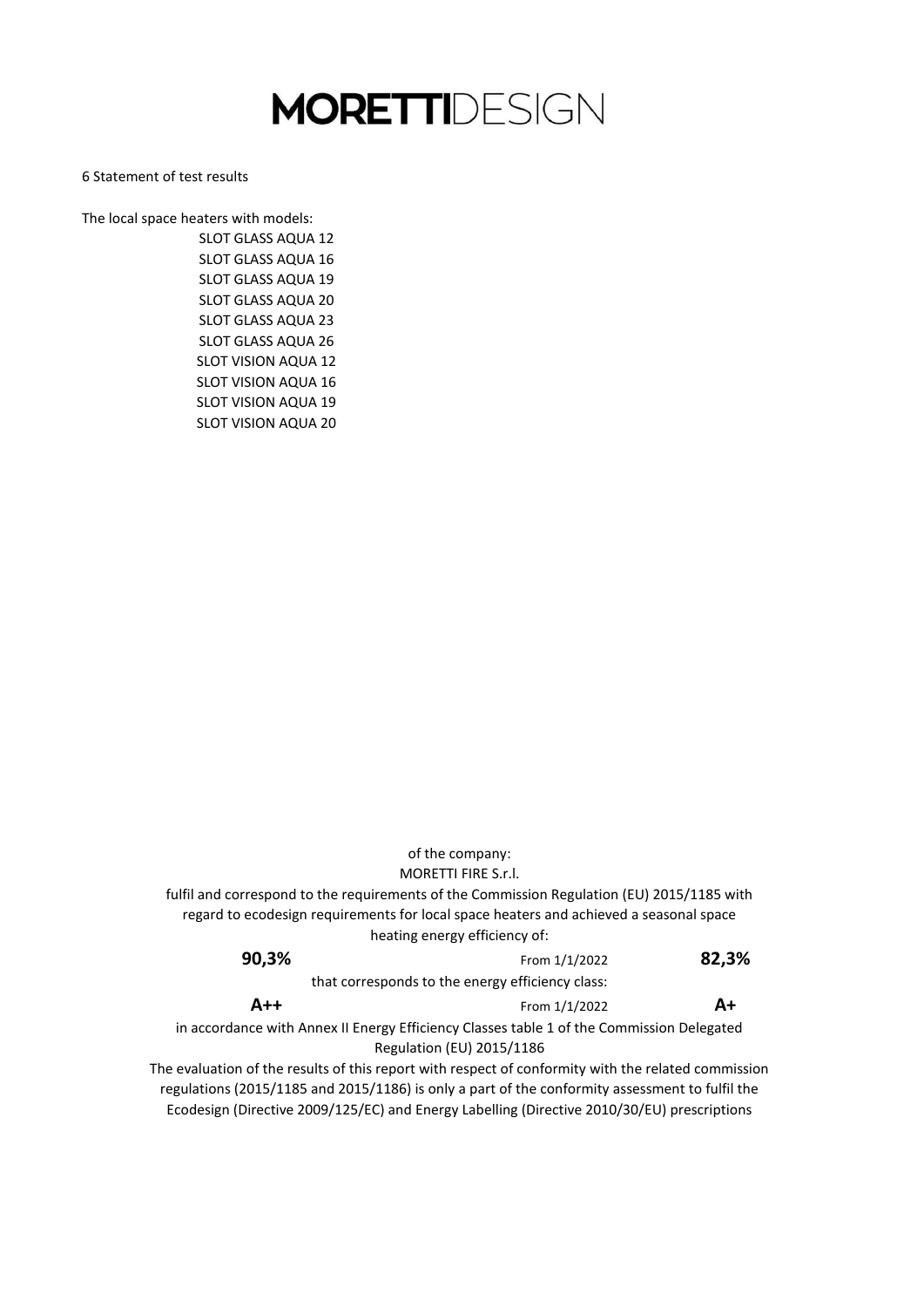| (IT) SCHEDA PRODOTTO                |                                                         | (PL) KARTA PRODUCTU          |                                   | (GR) ΔΕΛΤΙΟ ΠΡΟΪΟΝΤΟΣ |  |
|-------------------------------------|---------------------------------------------------------|------------------------------|-----------------------------------|-----------------------|--|
|                                     | (CZ) INFORMAČNÍ LIST VÝROBKU<br>(EN) PRODUCT DATA SHEET |                              |                                   | (BG) ПРОДУКТОВ ФИШ    |  |
| (DE) PRODUKTDATENBLATT              |                                                         | (SK) INFORMAČNÝ LIST VÝROBKU |                                   | (LT) GAMINIO VARDINIŲ |  |
| (FR) FICHE DE PRODUIT               |                                                         | (RO) FIŞA PRODUSULUI         |                                   | PARAMETRŲ LENTELÉ     |  |
| (ES) FICHA DE PRODUCTO              |                                                         | (HU) TERMÉKISMERTETŐ ADATLAP |                                   | (ET) TOOTEKIRJELDUS   |  |
| (PT) FICHA DO PRODUTO               |                                                         | (SL) PODATKOVNI LIST IZDELKA |                                   | (DK) PRODUKTBLAD      |  |
| (NL) PRODUCTKAART                   |                                                         |                              | (HR) INFORMACIJSKI LIST PROIZVODA | (SE)INFORMATIONSBLAD  |  |
|                                     |                                                         |                              | EU 2015 / 1186                    |                       |  |
| (IT) Marchio                        | (RO) Marca                                              |                              |                                   |                       |  |
| (EN) Trademark                      | (HU) Márka                                              |                              |                                   |                       |  |
| (DE) Marke                          | (SL) Blagovna Znamka                                    |                              |                                   |                       |  |
| (FR) Marque                         | (HR) Marka                                              |                              |                                   |                       |  |
| (ES) Marca                          | (GR) Μάρκα                                              |                              |                                   | <b>MORETTI</b> DESIGN |  |
| (PT) Marca                          | (BG) Марка                                              |                              |                                   |                       |  |
| (NL) Merk                           | (LT) Ženklas                                            |                              |                                   |                       |  |
| (PL) Marka                          | (ET) Kaubamärk                                          |                              |                                   |                       |  |
| (CZ) Značka                         | (DK) Mærke                                              |                              |                                   |                       |  |
| (SK) Značka                         | (SE) Märke                                              |                              |                                   |                       |  |
| (IT) Modello                        | (RO) Model                                              |                              | SLOT GLASS AQUA 12                |                       |  |
| (EN) Model                          | (HU) Modell                                             |                              | SLOT GLASS AQUA 16                |                       |  |
| (DE) Modell                         | (SL) Model                                              |                              | SLOT GLASS AQUA 19                |                       |  |
| (FR) Modèle                         | (HR) Model                                              |                              | SLOT GLASS AQUA 20                |                       |  |
| (ES) Modelo                         | (GR) Μοντέλο                                            |                              | SLOT GLASS AQUA 23                |                       |  |
| (PT) Modelo                         | (BG) Модеп                                              |                              | SLOT GLASS AQUA 26                |                       |  |
| (NL) Model                          | (LT) Modelis                                            |                              | SLOT VISION AQUA 12               |                       |  |
| (PL) Model                          | (ET) Mudel                                              |                              | SLOT VISION AQUA 16               |                       |  |
| (CZ) Model                          | (DK) Model                                              |                              | <b>SLOT VISION AQUA 19</b>        |                       |  |
| (SK) Model                          | (SE) Modell                                             |                              | <b>SLOT VISION AQUA 20</b>        |                       |  |
| (IT)                                | Classe di efficienza energetica                         | (RO)                         | Clasa de eficientă energetică     |                       |  |
| (EN)<br>Energy efficiency class     |                                                         | (HU)                         | Energiahatékoniságy osztály       |                       |  |
| (DE)<br>Energieeffizienzklasse      |                                                         | (SL)                         | Razred energijske učinkovitosti   |                       |  |
| (FR)                                | Classe d'efficacité énergétique                         | (HR)                         | Razred energetske učinkovitosti   |                       |  |
| (ES)                                | Clase de eficiencia energética                          | (GR)                         | Κατηγορία εργειακής απόδοσης      |                       |  |
| (PT)                                | Classe de eficiência energética                         | (BG)                         | Клас на енергийна ефектиност      | FROM 1/1/2022         |  |
| (NL)<br>Energie-efficiëntieklasse   |                                                         | (LT)                         | Energijos efektyvumo klasė        |                       |  |
| (PL)                                | Klasa efektywności energetycznej                        | (ET)                         | Energiatõhususe Klass             |                       |  |
| (CZ)                                | Třída energetické účinnosti                             | (DK)                         | Energiklasse                      |                       |  |
| (SK)                                | Trieda energetickej účinnosti                           | (SE)                         | Energieffektivitetsklass          |                       |  |
| (IT)<br>Potenza termica diretta     |                                                         | (RO)                         | Puterea térmica direta            |                       |  |
| (EN)<br>Direct heat output          |                                                         | (HU)                         | Közvetlen hőteljesítmény          |                       |  |
| (DE)<br>Direkte wärmeleistung       |                                                         | (SL)                         | Neposredna toplotna moč           |                       |  |
| (FR)                                | Puissance thermique directe                             | (HR)                         | Izravna toplinska snaga           |                       |  |
| (ES)<br>Potencia calorifica directa |                                                         | (GR)                         | Άμεση Θερμική ισχύς               | 19                    |  |
| (PT)<br>Potência térmica direta     |                                                         | (BG)                         | Директна топлинна мощност         |                       |  |
| (NL)<br>Directe warmteafgifte       |                                                         | (LT)                         | Tiesioginė šiluminė galia         |                       |  |
| (PL)<br>Bezpośrednia moc cieplna    |                                                         | (ET)                         | Otsene soojusvõimsus              |                       |  |
| (CZ)<br>Přímý tepelný výkon         |                                                         | (DK)                         | Direkte termisk effekt            |                       |  |
| (SK)<br>Priamy tepelný výkon        |                                                         | (SE)                         | Direkt värmeeffekt                |                       |  |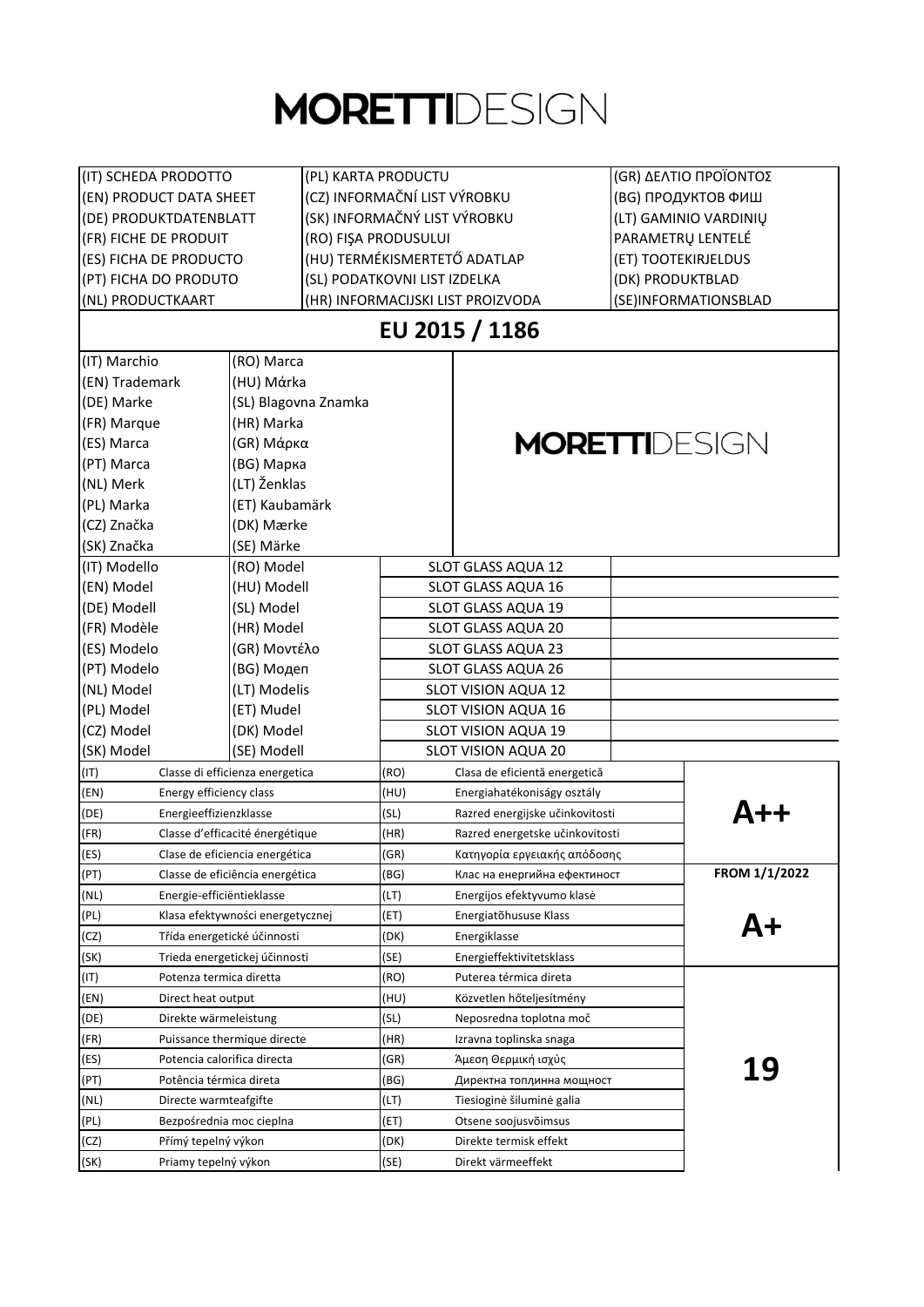| (IT) | Potenza termica indiretta                                                        | (RO) | Puterea térmica indireta                                          |               |
|------|----------------------------------------------------------------------------------|------|-------------------------------------------------------------------|---------------|
| (EN) | Indirect heat output                                                             | (HU) | Közvetett hőteljesítmény                                          |               |
| (DE) | Indirekte Wärmeleistung                                                          | (SL) | Posredna toplotna moč                                             |               |
| (FR) | Puissance thermique indirecte                                                    | (HR) | Neizravna toplinska snaga                                         |               |
| (ES) | Potencia térmica indirecta                                                       | (GR) | Έμμεση Θερμική ισχύς                                              |               |
| (PT) | Potência térmica indireta                                                        | (BG) | Индиректна топлинна мощност                                       | 5,2           |
| (NL) | Indirecte warmteafgifte                                                          | (LT) | Netiesioginė šiluminė galia                                       |               |
| (PL) | Pośrednia moc cieplna                                                            | (ET) | Kaudne soojusvõimsus                                              |               |
| (CZ) | Nepřímý tepelný výkon                                                            | (DK) | Indirekte termisk effekt                                          |               |
| (SK) | Nepriamy tepelný výkon                                                           | (SE) | Indirekt värmeeffekt                                              |               |
| (IT) | Indice di efficienza energetica                                                  | (RO) | Indicele de eficientă energetică                                  |               |
| (EN) | Energy efficiency index                                                          | (HU) | Energiahatékonisági mutató                                        |               |
| (DE) | Energieeffizienzindex                                                            | (SL) | Indeks energetske učinkovitosti                                   | 131,988       |
| (FR) | Indice d'efficacité énergétique                                                  | (HR) | Indeks energetske učinkovitosti                                   |               |
| (ES) | Indice de eficiencia energetica                                                  | (GR) | Δείκτης ενεργειακής απόδοσης                                      |               |
| (PT) | Indice de eficiência energética                                                  | (BG) | Индекс на енергийна ефективност                                   | FROM 1/1/2022 |
| (NL) | Energie-efficiëntie-index                                                        | (LT) | Energijos efektyvumo indeksas                                     |               |
| (PL) | Współczynnik efectywności energetycznej                                          | (ET) | Energiatõhususe indeks                                            |               |
|      |                                                                                  | (DK) | Indeks energieffektivitet                                         | 123,988       |
| (CZ) | Index energetické účinnosti                                                      | (SE) | Energieffektivitetindeks                                          |               |
| (SK) | Index energetickej účinnosti                                                     |      |                                                                   |               |
| (IT) | Efficienza utile a potenza termica<br>nominale                                   | (RO) | Eficientă energetică utilă la puterea termică<br>nominală         |               |
| (EN) | Useful energy efficiency at nominal heat<br>output                               | (HU) | Hasznos hatásfok névleges<br>Hőteljesítményen                     |               |
| (DE) | Brennstoff-Energieeffizienz<br>Nennwärmeleistung                                 | (SL) | Izkoristek energije pri nominalni toplotni<br>moči                |               |
| (FR) | Rendement utile à la puissance thermique (HR)<br>nominale                        |      | Korisna energetska učinkovitost pri<br>naviznom toplinskom učinku |               |
| (ES) | Eficiencia energética útil a la potencia<br>termica nominal                      | (GR) | Απόδοση ισχύος χρήσιμη στην ονομαστική<br>ισχύ                    |               |
| (PT) | Eficiência energética útil com potência<br>termica nominal                       | (BG) | Енергийна ефективност полезна за<br>номиналната мощност           | 92,70%        |
| (NL) | Nuttig rendement bij nominale                                                    | (LT) | Naudingasis efektyvumas esant nominaliai<br>šiluminei galia       |               |
| (PL) | Sprawność użytkowa przy nominalnej<br>mocy cieplnej                              | (ET) | Kasutegur nominaalsel soojusvõimsusel                             |               |
| (CZ) | Užitečná energetická účinnost při<br>jmenovitém tepelném výkonu                  | (DK) | Nyttevirkning ved nominel termisk effekt                          |               |
| (SK) | Užitočná energetická účinnosť pri                                                | (SE) | Nyttoverkningsgraden vid nominell                                 |               |
|      | menovitom tepelnom výkone                                                        |      | värmeeffekt                                                       |               |
| (TI) | Efficienza utile al carico minimo                                                | (RO) | Eficientă energetică utilă la sarcină minimă                      |               |
| (EN) | Useful energy efficiency at minimum load                                         | (HU) | Hasznos hatásfok minimális terhelésen                             |               |
| (DE) | Brennstoff-Energieeffizienz bei<br>Mindestlast                                   | (SL) | Izkoristek energije pri minimalni<br>obrevenitmi                  |               |
| (FR) |                                                                                  | (HR) | Korisna energetska učinkovitost pri                               |               |
| (ES) | Rendement utile à la puissance minimale<br>Eficiencia energética útil a la carga | (GR) | minimalnom opterećenju<br>Απότελεσματική ενεργειακη απόδοση με    |               |
|      | mínima                                                                           |      | ελάχιστο φορτίο                                                   | 97,30%        |
| (PT) | Eficiência energética útil à carga mínima                                        | (BG) | Енергийна ефективност полезна за<br>минималното натоварване       |               |
| (NL) | Efficiëntie nuttig voor der minimale last                                        | (LT) | Naudingasis efektyvumas esant mažiausiai<br>apkrovai              |               |
| (PL) | Sprawność użytkowa przy minimalnym<br>mocy cieplnej                              | (ET) | Kasutegur minimaalsel koormusel                                   |               |
| (CZ) | Užitečná energetická účinnost při<br>minimálním zatížením                        | (DK) | Nyttevirkning ved minimal belastning                              |               |
| (SK) | Užitočná energetická účinnosť pri<br>minimálnom zaťažení                         | (SE) | Nyttoverkningsgraden vid minimibelastning                         |               |